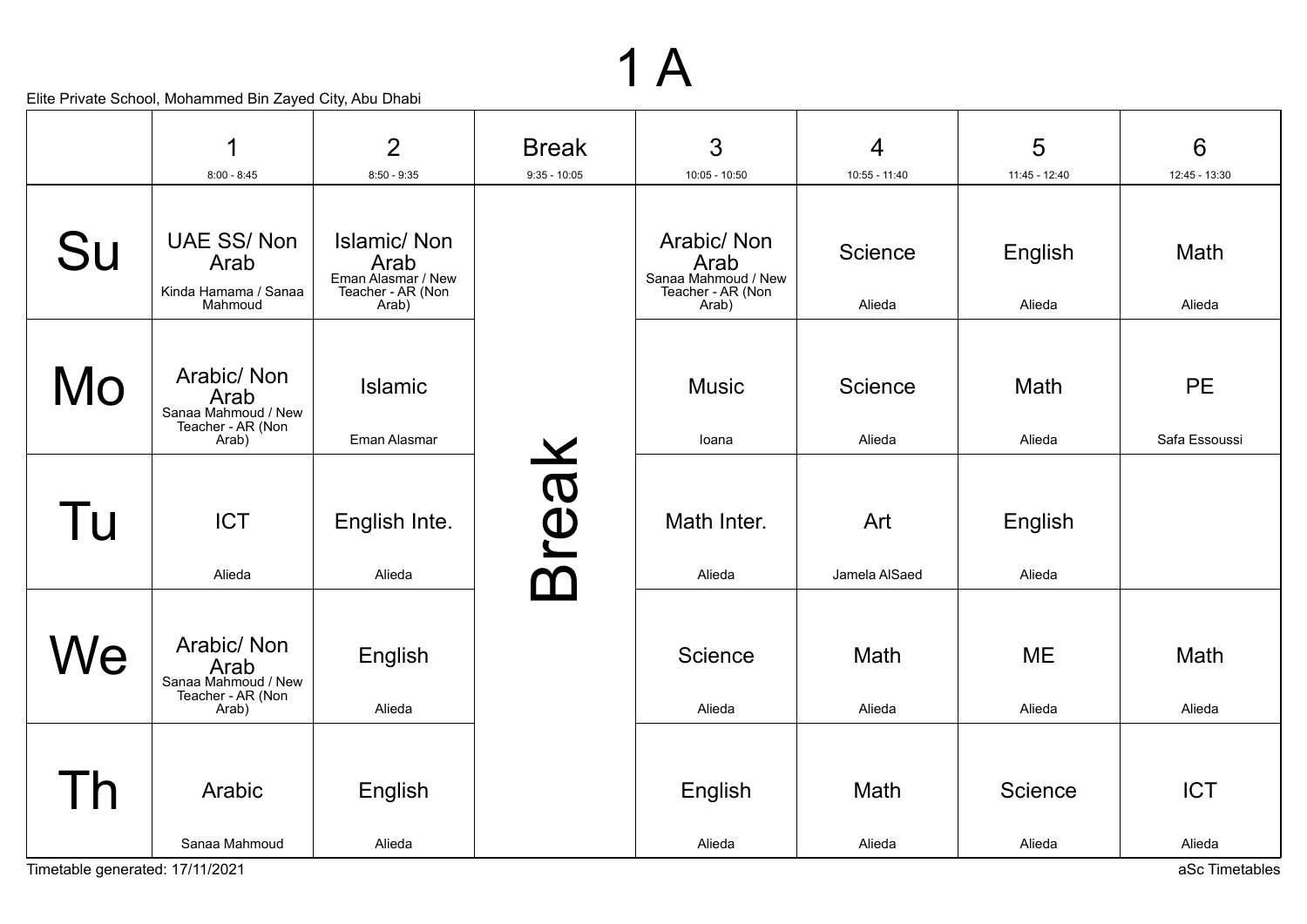|                         | 1<br>$8:00 - 8:45$     | $\overline{2}$<br>$8:50 - 9:35$ | <b>Break</b><br>$9:35 - 10:05$ | 3<br>$10:05 - 10:50$ | $\overline{4}$<br>10:55 - 11:40 | 5<br>11:45 - 12:40    | $6\phantom{1}$<br>12:45 - 13:30 |
|-------------------------|------------------------|---------------------------------|--------------------------------|----------------------|---------------------------------|-----------------------|---------------------------------|
|                         |                        |                                 |                                |                      |                                 |                       |                                 |
| Su                      | Islamic                | Arabic                          |                                | English              | Science                         | <b>PE</b>             | <b>ICT</b>                      |
|                         | Eman Alasmar           | Sanaa Mahmoud                   |                                | Saima                | Saima                           | Safa Essoussi         | Saima                           |
| Mo                      | Islamic                | Arabic                          |                                | Math                 | English                         | Science               | Math                            |
|                         | Eman Alasmar           | Sanaa Mahmoud                   |                                | Saima                | Saima                           | Saima                 | Saima                           |
| Tu                      | English Inte.<br>Saima | Math Inter.<br>Saima            | sreak<br>$\mathbf 0$           | <b>ME</b><br>Saima   | <b>UAE SS</b><br>Sanaa Mahmoud  | <b>Music</b><br>loana |                                 |
| We                      | Math<br>Saima          | Arabic<br>Sanaa Mahmoud         |                                | English<br>Saima     | Science<br>Saima                | Art<br>Jamela AlSaed  | Math<br>Saima                   |
| $\overline{\mathsf{n}}$ | Math<br>Saima          | Arabic<br>Sanaa Mahmoud         |                                | English<br>Saima     | English<br>Saima                | <b>ICT</b><br>Saima   | Science<br>Saima                |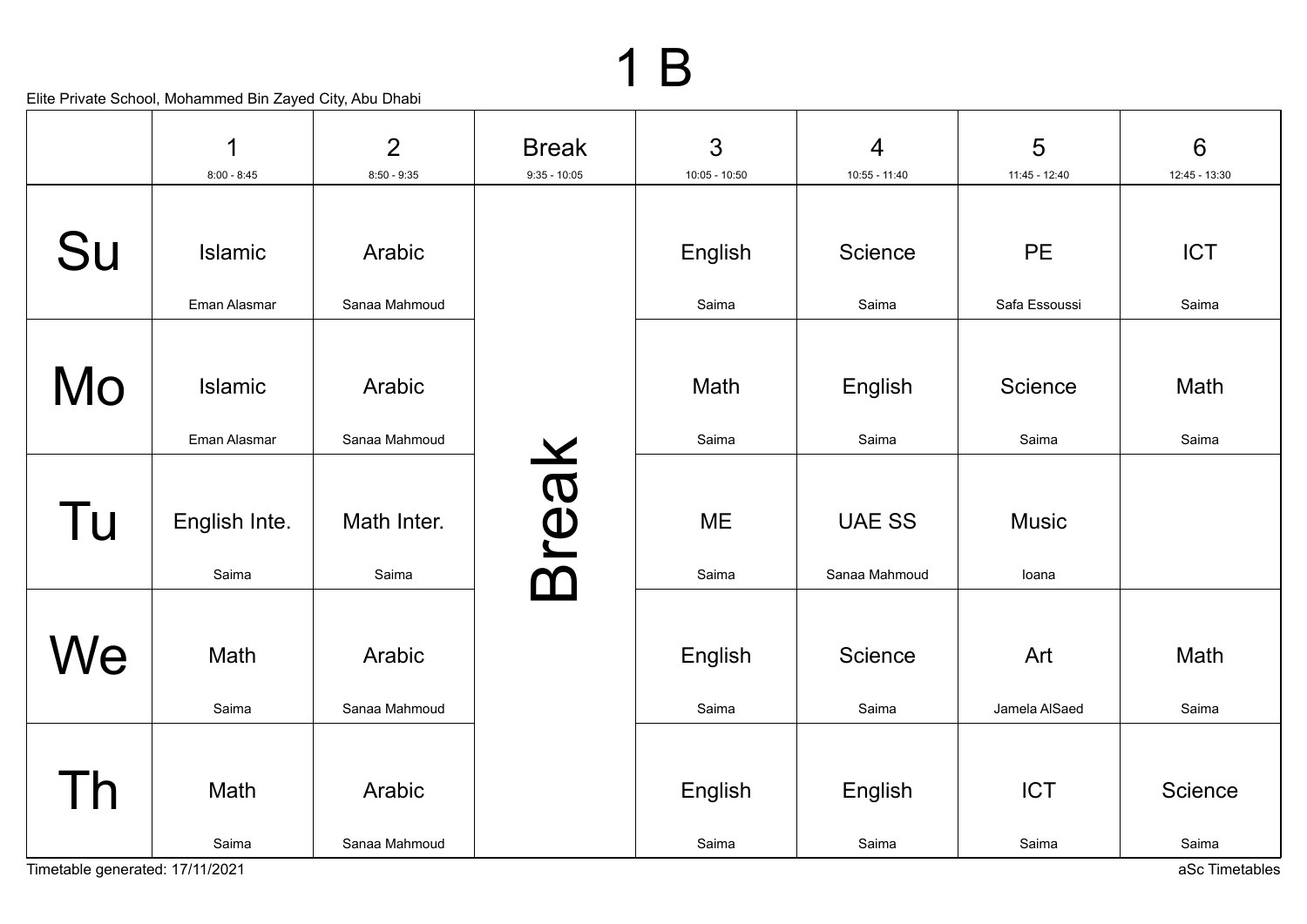|                                 | 1<br>$8:00 - 8:45$         | $\overline{2}$<br>$8:50 - 9:35$ | <b>Break</b><br>$9:35 - 10:05$ | $\mathfrak{S}$<br>10:05 - 10:50 | $\overline{4}$<br>10:55 - 11:40 | 5<br>11:45 - 12:40             | 6<br>12:45 - 13:30                |
|---------------------------------|----------------------------|---------------------------------|--------------------------------|---------------------------------|---------------------------------|--------------------------------|-----------------------------------|
|                                 |                            |                                 |                                |                                 |                                 |                                |                                   |
| Su                              | English                    | English                         |                                | <b>PE</b>                       | Science                         | <b>Music</b>                   | Arabic                            |
|                                 | Heba Serriedden            | Heba Serriedden                 |                                | Safa Essoussi                   | Heba Serriedden                 | loana                          | Sanaa Mahmoud                     |
| Mo                              | English<br>Heba Serriedden | Math<br>Heba Serriedden         |                                | Science<br>Heba Serriedden      | <b>Islamic</b><br>Eman Alasmar  | Arabic<br>Sanaa Mahmoud        | Math<br>Heba Serriedden           |
|                                 |                            |                                 |                                |                                 |                                 |                                |                                   |
| Tu                              | Islamic                    | Arabic                          | reak                           | <b>ICT</b>                      | English Inte.                   | Math Inter.                    |                                   |
|                                 | Eman Alasmar               | Sanaa Mahmoud                   | $\bar{\mathbf{m}}$             | Heba Serriedden                 | Heba Serriedden                 | Heba Serriedden                |                                   |
| We                              | English<br>Heba Serriedden | Science<br>Heba Serriedden      |                                | Math<br>Heba Serriedden         | <b>ME</b><br>Heba Serriedden    | <b>UAE SS</b><br>Sanaa Mahmoud | <b>ICT</b><br>Heba Serriedden     |
|                                 |                            |                                 |                                |                                 |                                 |                                |                                   |
| $\overline{h}$                  | Math                       | Science                         |                                | Arabic                          | English                         | Art                            | Math                              |
| Timetable generated: 17/11/2021 | Heba Serriedden            | Heba Serriedden                 |                                | Sanaa Mahmoud                   | Heba Serriedden                 | Jamela AlSaed                  | Heba Serriedden<br>aSc Timetables |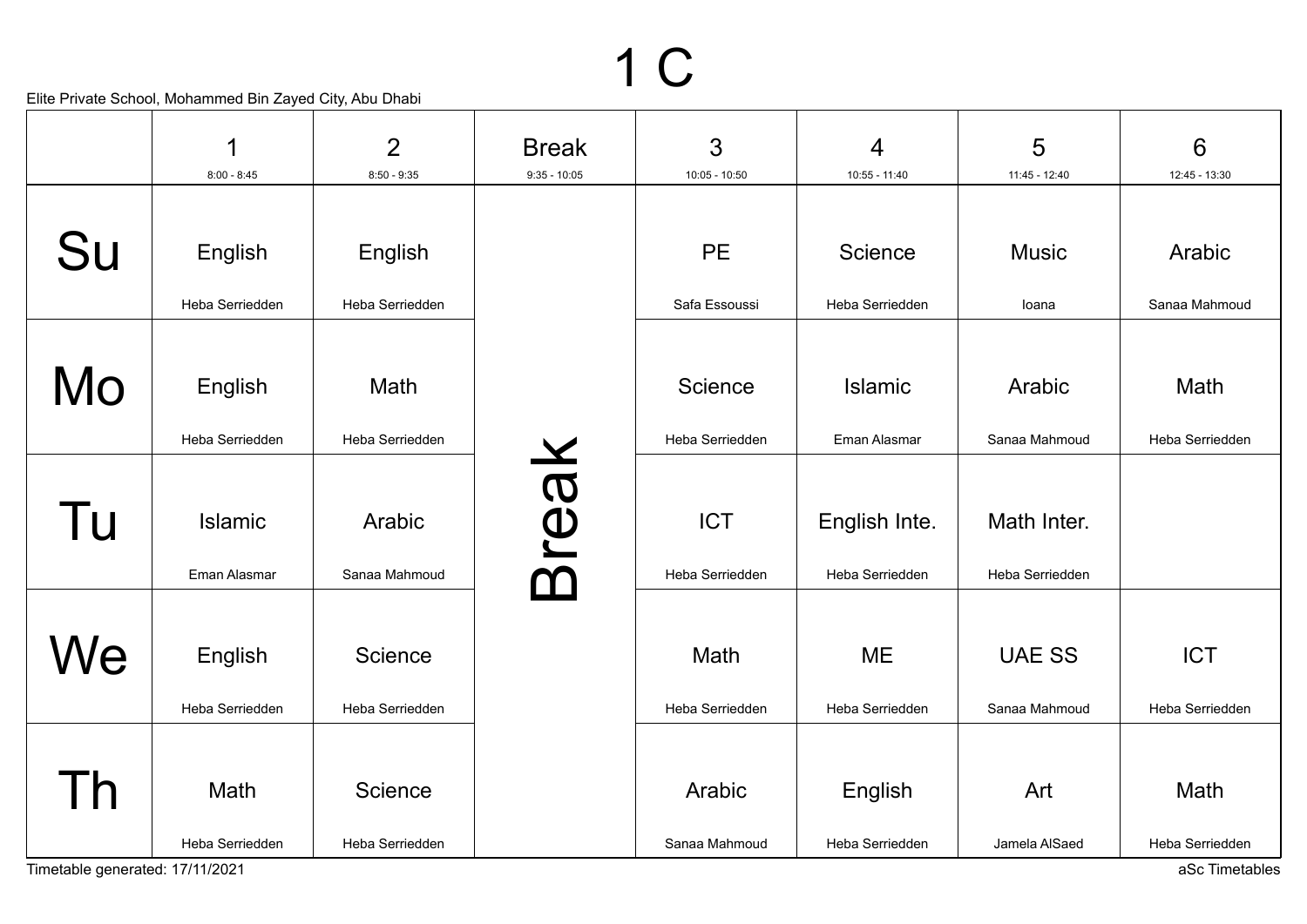|                                 | 1                           | $\overline{2}$                  | <b>Break</b>   | 3                                    | 4                                                                      | 5                                                                     | 6                                                              |
|---------------------------------|-----------------------------|---------------------------------|----------------|--------------------------------------|------------------------------------------------------------------------|-----------------------------------------------------------------------|----------------------------------------------------------------|
|                                 | $8:00 - 8:45$               | $8:50 - 9:35$                   | $9:35 - 10:05$ | $10:05 - 10:50$                      | 10:55 - 11:40                                                          | 11:45 - 12:40                                                         | 12:45 - 13:30                                                  |
| Su                              | English                     | English                         |                | Art                                  | Arabic                                                                 | <b>Islamic/Non</b><br>Arab<br>Eman Alasmar / New<br>Teacher - AR (Non | Math                                                           |
|                                 | Candice Lee Ford            | Candice Lee Ford                |                | Jamela AlSaed                        | Aida Barakat                                                           | Arab)                                                                 | Candice Lee Ford                                               |
| Mo                              | English<br>Candice Lee Ford | Math<br><b>Candice Lee Ford</b> |                | <b>PE</b><br>Safa Essoussi           | Arabic/Non<br>Arab<br>Aida Barakat / New<br>Teacher - AR (Non<br>Arab) | <b>Islamic</b><br>Eman Alasmar                                        | <b>Music</b><br>loana                                          |
|                                 |                             |                                 |                |                                      |                                                                        |                                                                       |                                                                |
| Tu                              | Science<br>Candice Lee Ford | <b>ICT</b><br>Candice Lee Ford  | reak<br>ᡗ      | <b>ME</b><br><b>Candice Lee Ford</b> | English Inte.<br>Candice Lee Ford                                      | Math Inter.<br>Candice Lee Ford                                       |                                                                |
|                                 |                             |                                 |                |                                      |                                                                        |                                                                       |                                                                |
| We                              | English                     | Science                         |                | Math                                 | Arabic/ Non<br>Arab<br>Aida Barakat / New                              | Science                                                               | <b>UAE SS/Non</b><br>Arab                                      |
|                                 | Candice Lee Ford            | Candice Lee Ford                |                | Candice Lee Ford                     | Teacher - AR (Non<br>Arab)                                             | Candice Lee Ford                                                      | Eman Alasmar / Kinda<br>Hamama                                 |
|                                 | Math<br>Candice Lee Ford    | English<br>Candice Lee Ford     |                | Science<br>Candice Lee Ford          | <b>ICT</b><br>Candice Lee Ford                                         | Math<br>Candice Lee Ford                                              | Arabic/ Non<br>Arab<br>Aida Barakat / New<br>Teacher - AR (Non |
| Timetable generated: 17/11/2021 |                             |                                 |                |                                      |                                                                        |                                                                       | Arab)<br>aSc Timetables                                        |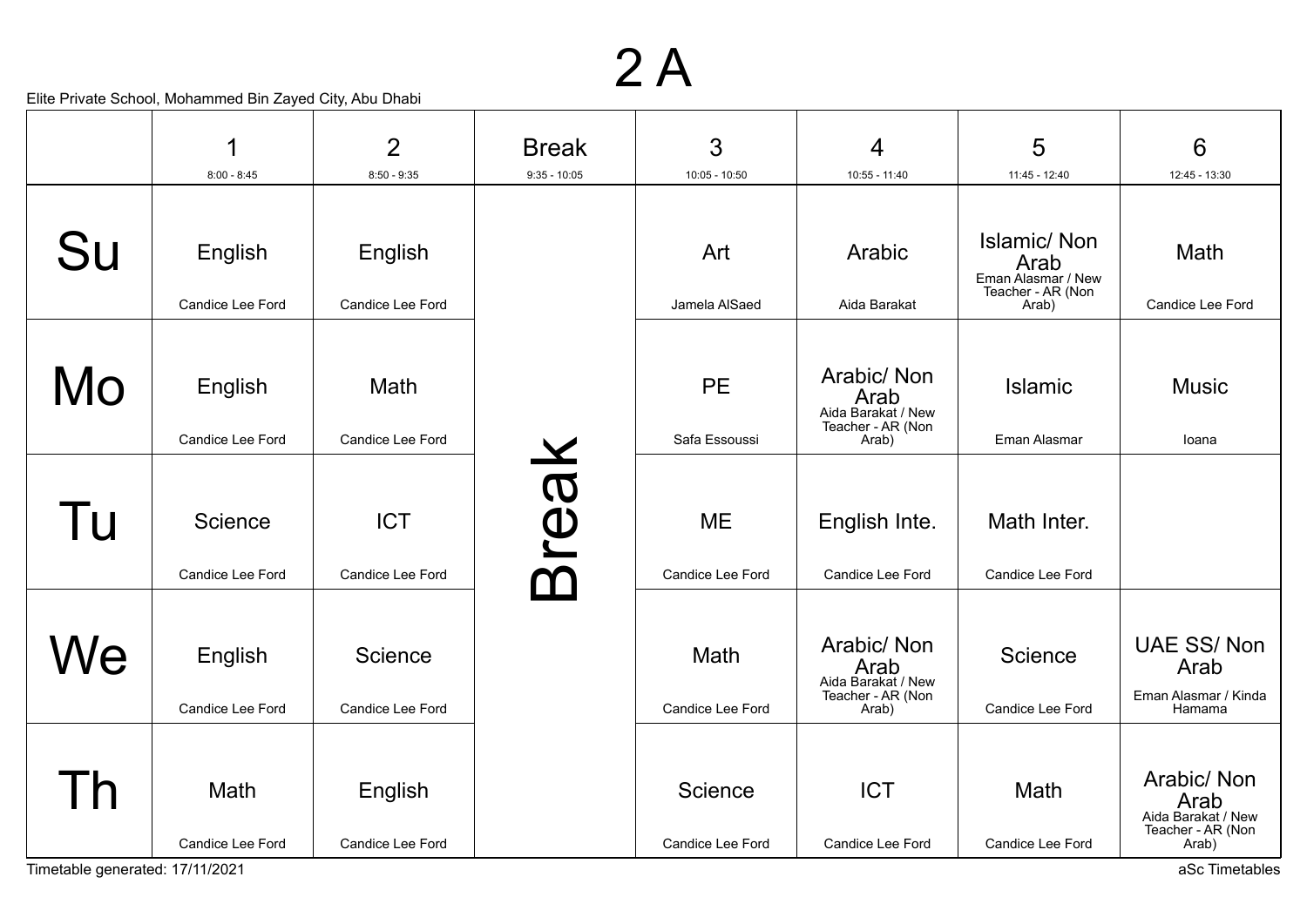|                                 |                            | $\overline{2}$             | <b>Break</b>   | $\mathfrak{S}$             | $\overline{4}$             | 5                          | 6                          |
|---------------------------------|----------------------------|----------------------------|----------------|----------------------------|----------------------------|----------------------------|----------------------------|
|                                 | $8:00 - 8:45$              | $8:50 - 9:35$              | $9:35 - 10:05$ | $10:05 - 10:50$            | $10:55 - 11:40$            | 11:45 - 12:40              | 12:45 - 13:30              |
|                                 |                            |                            |                |                            |                            |                            |                            |
| Su                              | English                    | Science                    |                | Math                       | English                    | Arabic                     | Islamic                    |
|                                 | Enas Mohammad Al<br>Yaseen | Enas Mohammad Al<br>Yaseen |                | Enas Mohammad Al<br>Yaseen | Enas Mohammad Al<br>Yaseen | Aida Barakat               | Eman Alasmar               |
|                                 |                            |                            |                |                            |                            |                            |                            |
| Mo                              | English                    | Science                    |                | Math                       | English                    | <b>ICT</b>                 | <b>Islamic</b>             |
|                                 | Enas Mohammad Al<br>Yaseen | Enas Mohammad Al<br>Yaseen |                | Enas Mohammad Al<br>Yaseen | Enas Mohammad Al<br>Yaseen | Enas Mohammad Al<br>Yaseen | Eman Alasmar               |
|                                 |                            |                            |                |                            |                            |                            |                            |
| Tu                              | <b>Music</b>               | Arabic                     | reak           | <b>UAE SS</b>              | English Inte.              | Math Inter.                |                            |
|                                 | loana                      | Aida Barakat               |                | Eman Alasmar               | Enas Mohammad Al<br>Yaseen | Enas Mohammad Al<br>Yaseen |                            |
|                                 |                            |                            |                |                            |                            |                            |                            |
| Ve                              | Arabic                     | Math                       |                | Art                        | <b>PE</b>                  | Science                    | <b>ICT</b>                 |
|                                 | Aida Barakat               | Enas Mohammad Al<br>Yaseen |                | Jamela AlSaed              | Muhammad Hussain           | Enas Mohammad Al<br>Yaseen | Enas Mohammad Al<br>Yaseen |
|                                 |                            |                            |                |                            |                            |                            |                            |
| $\mathsf{D}$                    | English                    | Science                    |                | Math                       | Math                       | Arabic                     | <b>ME</b>                  |
|                                 | Enas Mohammad Al<br>Yaseen | Enas Mohammad Al<br>Yaseen |                | Enas Mohammad Al<br>Yaseen | Enas Mohammad Al<br>Yaseen | Aida Barakat               | Enas Mohammad Al<br>Yaseen |
| Timetable generated: 17/11/2021 |                            |                            |                |                            |                            |                            | aSc Timetables             |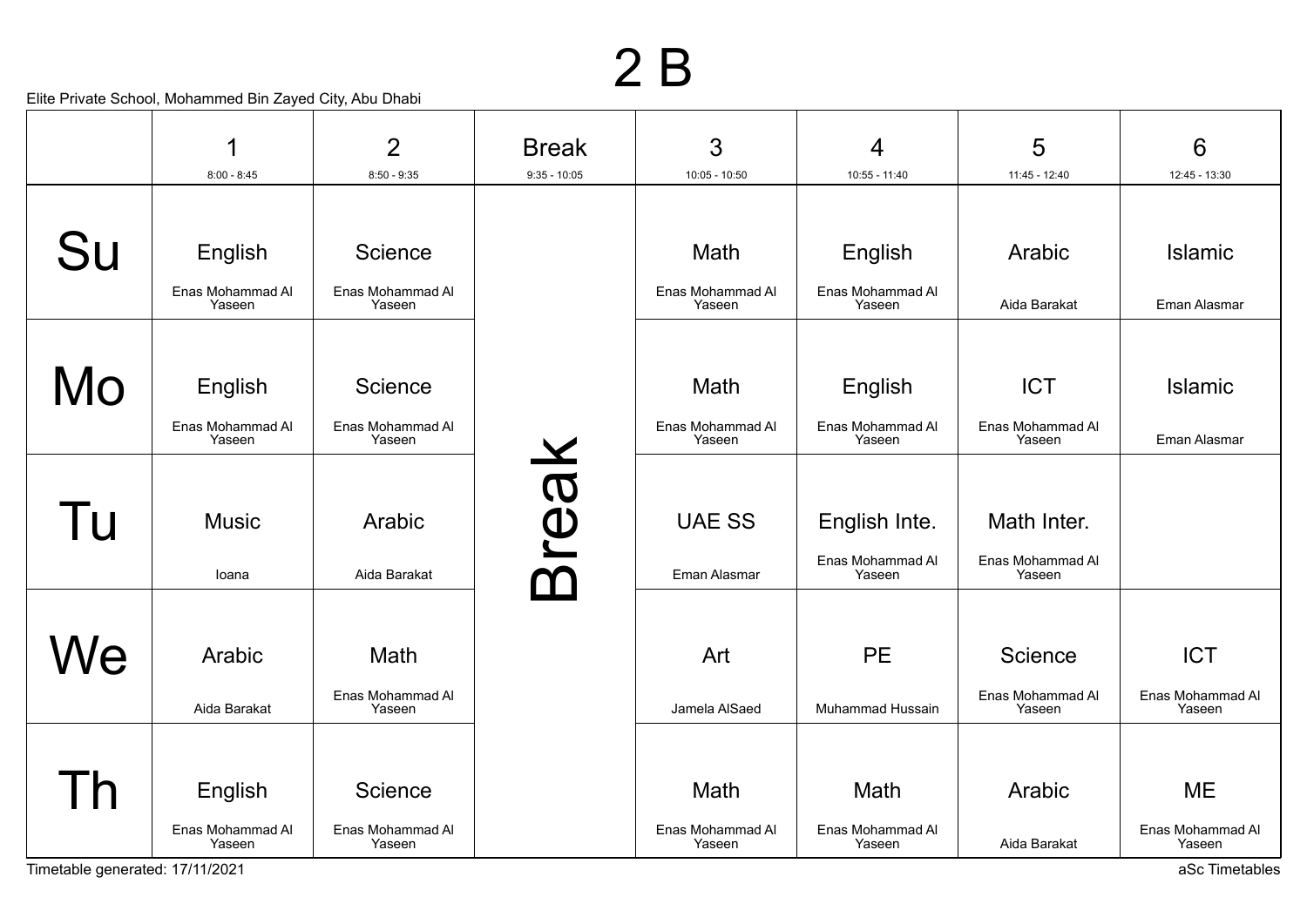|                                 | 1<br>$8:00 - 8:45$ | $\overline{2}$<br>$8:50 - 9:35$ | <b>Break</b><br>$9:35 - 10:05$ | 3<br>$10:05 - 10:50$ | $\overline{4}$<br>10:55 - 11:40 | 5<br>11:45 - 12:40 | $6\phantom{1}$<br>12:45 - 13:30 |
|---------------------------------|--------------------|---------------------------------|--------------------------------|----------------------|---------------------------------|--------------------|---------------------------------|
|                                 |                    |                                 |                                |                      |                                 |                    |                                 |
| Su                              | Math               | English                         |                                | Islamic              | English                         | Art                | Science                         |
|                                 | Fidaa Ibrahim      | Fidaa Ibrahim                   |                                | Eman Alasmar         | Fidaa Ibrahim                   | Jamela AlSaed      | Fidaa Ibrahim                   |
|                                 |                    |                                 |                                |                      |                                 |                    |                                 |
| Mo                              | Arabic             | English                         |                                | Islamic              | Science                         | <b>Music</b>       | Math                            |
|                                 | Aida Barakat       | Fidaa Ibrahim                   |                                | Eman Alasmar         | Fidaa Ibrahim                   | loana              | Fidaa Ibrahim                   |
|                                 |                    |                                 |                                |                      |                                 |                    |                                 |
| Tu                              | <b>ICT</b>         | Science                         | reak                           | Arabic               | English Inte.                   | Math Inter.        |                                 |
|                                 | Fidaa Ibrahim      | Fidaa Ibrahim                   |                                | Aida Barakat         | Fidaa Ibrahim                   | Fidaa Ibrahim      |                                 |
|                                 |                    |                                 |                                |                      |                                 |                    |                                 |
| We                              | Math               | English                         |                                | <b>ME</b>            | Math                            | Science            | Arabic                          |
|                                 | Fidaa Ibrahim      | Fidaa Ibrahim                   |                                | Fidaa Ibrahim        | Fidaa Ibrahim                   | Fidaa Ibrahim      | Aida Barakat                    |
|                                 |                    |                                 |                                |                      |                                 |                    |                                 |
| $\overline{h}$                  | Arabic             | Math                            |                                | English              | <b>PE</b>                       | <b>ICT</b>         | <b>UAE SS</b>                   |
|                                 | Aida Barakat       | Fidaa Ibrahim                   |                                | Fidaa Ibrahim        | Safa Essoussi                   | Fidaa Ibrahim      | Eman Alasmar                    |
| Timetable generated: 17/11/2021 |                    |                                 |                                |                      |                                 |                    | aSc Timetables                  |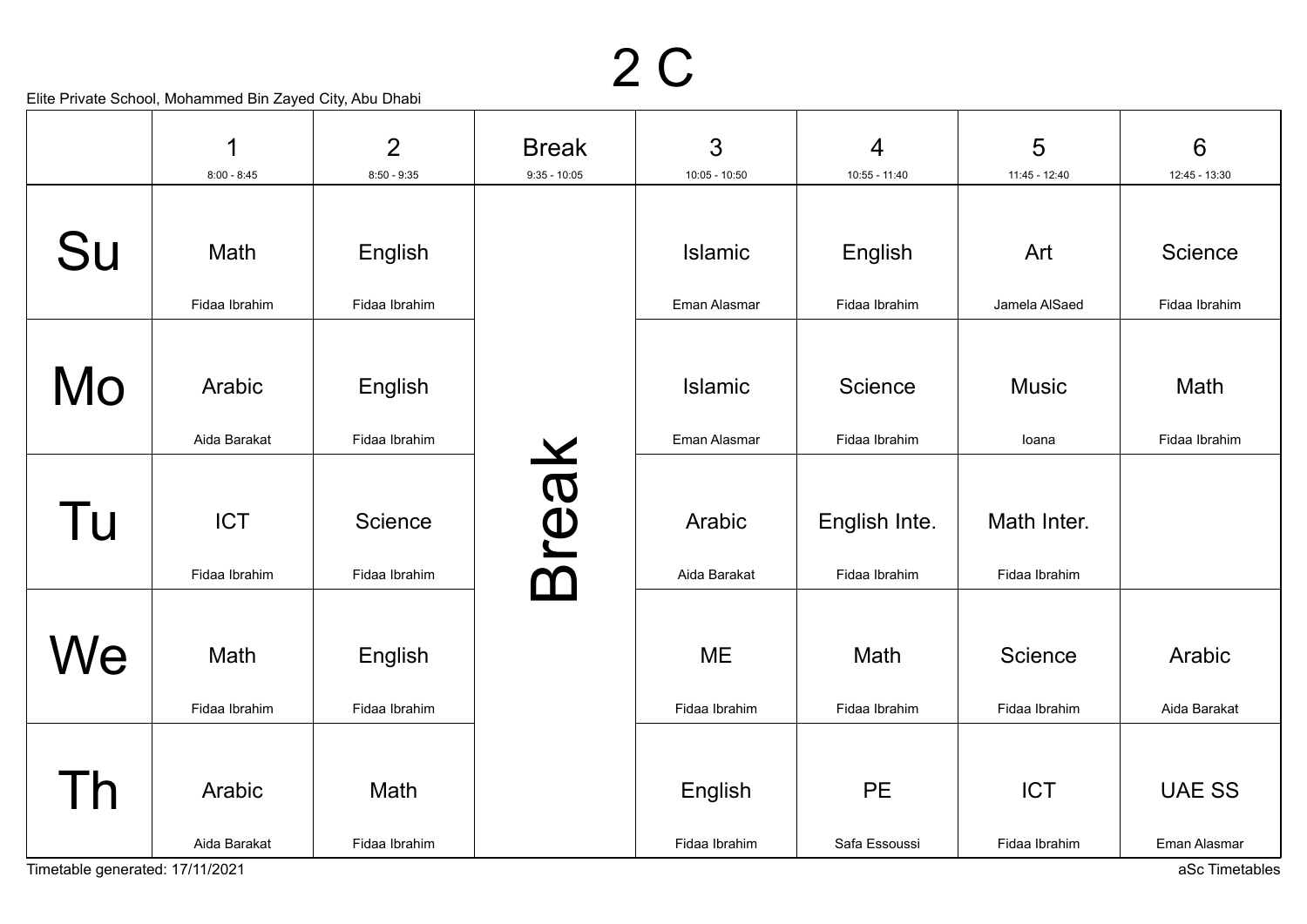# 2 D

|    |                              | $\overline{2}$                  | <b>Break</b>     | 3                              | 4                                                                      | 5                                                                       | 6                                                                       |
|----|------------------------------|---------------------------------|------------------|--------------------------------|------------------------------------------------------------------------|-------------------------------------------------------------------------|-------------------------------------------------------------------------|
|    | $8:00 - 8:45$                | $8:50 - 9:35$                   | $9:35 - 10:05$   | $10:05 - 10:50$                | 10:55 - 11:40                                                          | 11:45 - 12:40                                                           | 12:45 - 13:30                                                           |
| Su | English<br>Mayyada Al Ramahi | English<br>Mayyada Al Ramahi    |                  | Science<br>Mayyada Al Ramahi   | Arabic<br>Aida Barakat                                                 | Islamic/Non<br>Arab<br>Eman Alasmar / New<br>Teacher - AR (Non<br>Arab) | Math<br>Mayyada Al Ramahi                                               |
| Mo | English<br>Mayyada Al Ramahi | Math<br>Mayyada Al Ramahi       |                  | Art<br>Jamela AlSaed           | Arabic/Non<br>Arab<br>Aida Barakat / New<br>Teacher - AR (Non<br>Arab) | <b>Islamic</b><br>Eman Alasmar                                          | <b>ICT</b><br>Mayyada Al Ramahi                                         |
| Tu | Science<br>Mayyada Al Ramahi | <b>ICT</b><br>Mayyada Al Ramahi | reak<br>$\Delta$ | <b>ME</b><br>Mayyada Al Ramahi | English Inte.<br>Mayyada Al Ramahi                                     | Math Inter.<br>Mayyada Al Ramahi                                        |                                                                         |
| We | English<br>Mayyada Al Ramahi | Science<br>Mayyada Al Ramahi    |                  | Math<br>Mayyada Al Ramahi      | Arabic/Non<br>Arab<br>Aida Barakat / New<br>Teacher - AR (Non<br>Arab) | Science<br>Mayyada Al Ramahi                                            | <b>UAE SS/Non</b><br>Arab<br>Eman Alasmar / Kinda<br>Hamama             |
| Γh | Math<br>Mayyada Al Ramahi    | English<br>Mayyada Al Ramahi    |                  | PE<br>Muhammad Hussain         | <b>Music</b><br>loana                                                  | Math<br>Mayyada Al Ramahi                                               | Arabic/ Non<br>Arab<br>Aida Barakat / New<br>Teacher - AR (Non<br>Arab) |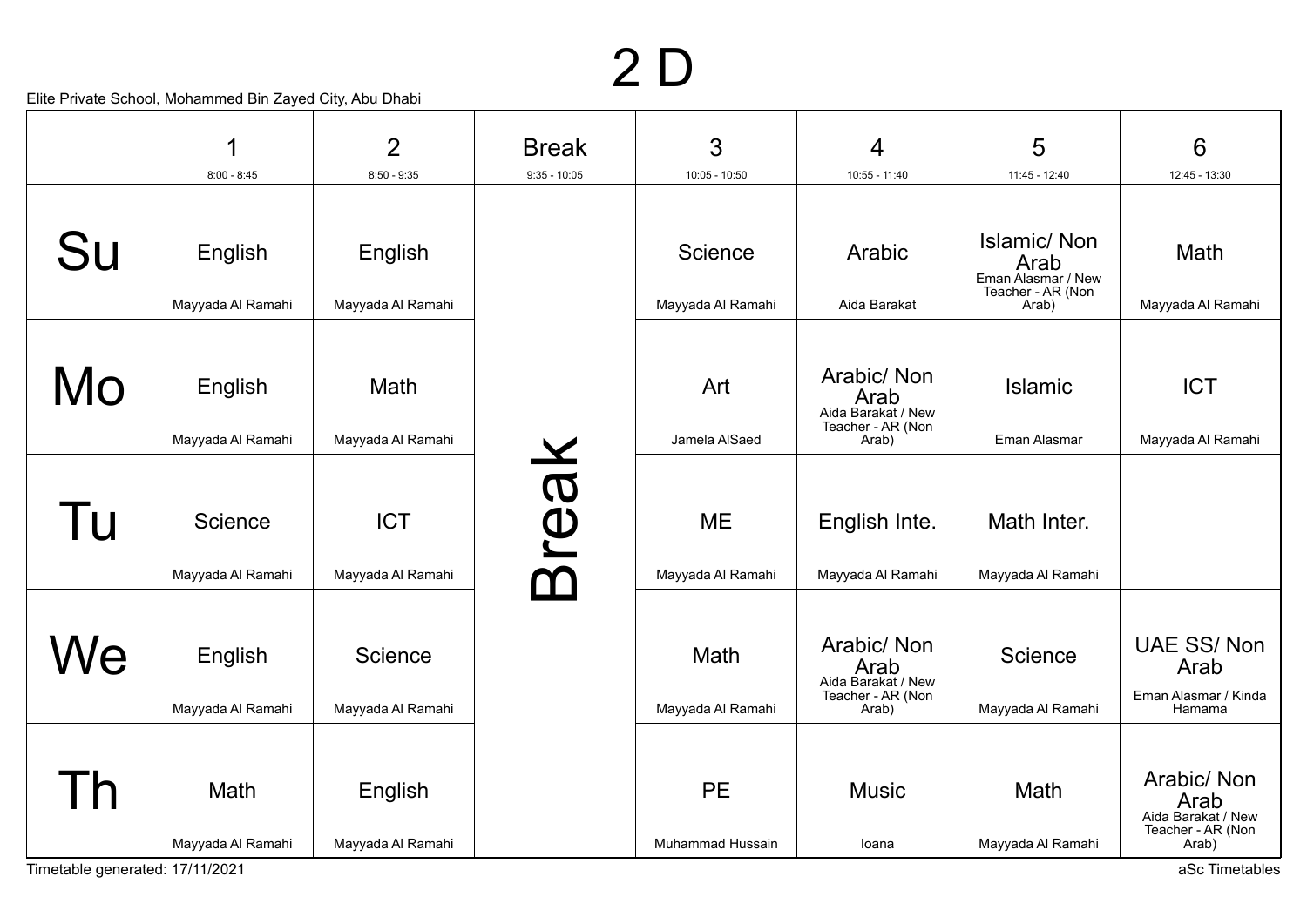|                                             | 1                                                                              | $\overline{2}$                                                          | <b>Break</b>   | 3                              | $\overline{4}$                 | 5                                                           | $6\phantom{1}6$                                  |
|---------------------------------------------|--------------------------------------------------------------------------------|-------------------------------------------------------------------------|----------------|--------------------------------|--------------------------------|-------------------------------------------------------------|--------------------------------------------------|
|                                             | $8:00 - 8:45$                                                                  | $8:50 - 9:35$                                                           | $9:35 - 10:05$ | 10:05 - 10:50                  | 10:55 - 11:40                  | 11:45 - 12:40                                               | 12:45 - 13:30                                    |
| Su                                          | Math                                                                           | Arabic                                                                  |                | English                        | <b>PE</b>                      | Math                                                        | English                                          |
|                                             | <b>Hadil Alnaif</b>                                                            | Aida Barakat                                                            |                | <b>Hadil Alnaif</b>            | Safa Essoussi                  | <b>Hadil Alnaif</b>                                         | <b>Hadil Alnaif</b>                              |
| Mo                                          | Math<br><b>Hadil Alnaif</b>                                                    | Arabic/Non<br>Arab<br>Aida Barakat / New<br>Teacher - AR (Non<br>Arab)  |                | Science<br><b>Hadil Alnaif</b> | <b>Music</b><br>loana          | English<br><b>Hadil Alnaif</b>                              | <b>ICT</b><br><b>Hadil Alnaif</b>                |
| Tu                                          | English Inte.<br><b>Hadil Alnaif</b>                                           | <b>ME</b><br><b>Hadil Alnaif</b>                                        | reak           | Art<br>Jamela AlSaed           | Science<br><b>Hadil Alnaif</b> | Math Inter.<br><b>Hadil Alnaif</b>                          |                                                  |
| We                                          | <b>Islamic</b><br>Eman Alasmar                                                 | Arabic/ Non<br>Arab<br>Aida Barakat / New<br>Teacher - AR (Non<br>Arab) |                | English<br><b>Hadil Alnaif</b> | Math<br><b>Hadil Alnaif</b>    | <b>UAE SS/Non</b><br>Arab<br>Eman Alasmar / Kinda<br>Hamama | Science<br><b>Hadil Alnaif</b>                   |
| <b>h</b><br>Timetable generated: 17/11/2021 | <b>Islamic/Non</b><br>Arab<br>Eman Alasmar / New<br>Teacher - AR (Non<br>Arab) | Arabic/ Non<br>Arab<br>Aida Barakat / New<br>Teacher - AR (Non<br>Arab) |                | Math<br><b>Hadil Alnaif</b>    | English<br><b>Hadil Alnaif</b> | <b>ICT</b><br><b>Hadil Alnaif</b>                           | Science<br><b>Hadil Alnaif</b><br>aSc Timetables |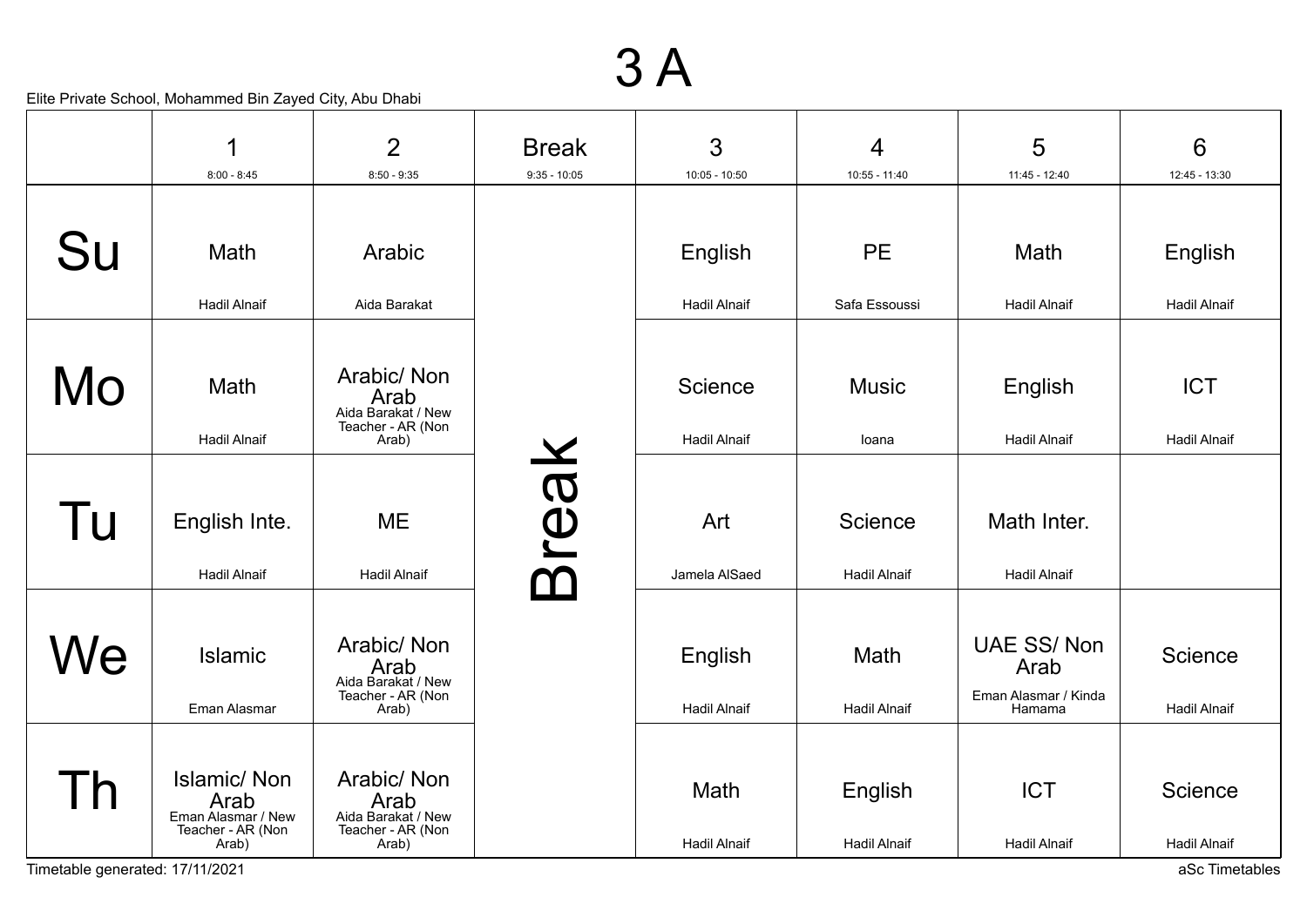|                                       | 1                                  | $\overline{2}$                   | <b>Break</b>   | 3                                   | 4                                     | 5                            | 6                                           |
|---------------------------------------|------------------------------------|----------------------------------|----------------|-------------------------------------|---------------------------------------|------------------------------|---------------------------------------------|
|                                       | $8:00 - 8:45$                      | $8:50 - 9:35$                    | $9:35 - 10:05$ | $10:05 - 10:50$                     | 10:55 - 11:40                         | 11:45 - 12:40                | 12:45 - 13:30                               |
| Su                                    | English                            | Math                             |                | Arabic                              | Art                                   | Math                         | English                                     |
|                                       | Manar Ahmed Hamza                  | Manar Ahmed Hamza                |                | Aida Barakat                        | Jamela AlSaed                         | <b>Manar Ahmed Hamza</b>     | Manar Ahmed Hamza                           |
| Mo                                    | English<br>Manar Ahmed Hamza       | Science<br>Manar Ahmed Hamza     |                | Math<br><b>Manar Ahmed Hamza</b>    | <b>ME</b><br><b>Manar Ahmed Hamza</b> | Arabic<br>Aida Barakat       | <b>ICT</b><br>Manar Ahmed Hamza             |
| Tu                                    | English Inte.<br>Manar Ahmed Hamza | Math Inter.<br>Manar Ahmed Hamza | <b>Teak</b>    | Science<br><b>Manar Ahmed Hamza</b> | <b>Islamic</b><br>Eman Alasmar        |                              | <b>Music</b><br>Ioana                       |
| We                                    | English<br>Manar Ahmed Hamza       | <b>UAE SS</b><br>Eman Alasmar    |                | Math<br><b>Manar Ahmed Hamza</b>    | Science<br>Manar Ahmed Hamza          | Arabic<br>Aida Barakat       | <b>ICT</b><br>Manar Ahmed Hamza             |
| Th<br>Timetable generated: 17/11/2021 | English<br>Manar Ahmed Hamza       | <b>PE</b><br>Safa Essoussi       |                | Arabic<br>Aida Barakat              | <b>Islamic</b><br>Eman Alasmar        | Science<br>Manar Ahmed Hamza | Math<br>Manar Ahmed Hamza<br>aSc Timetables |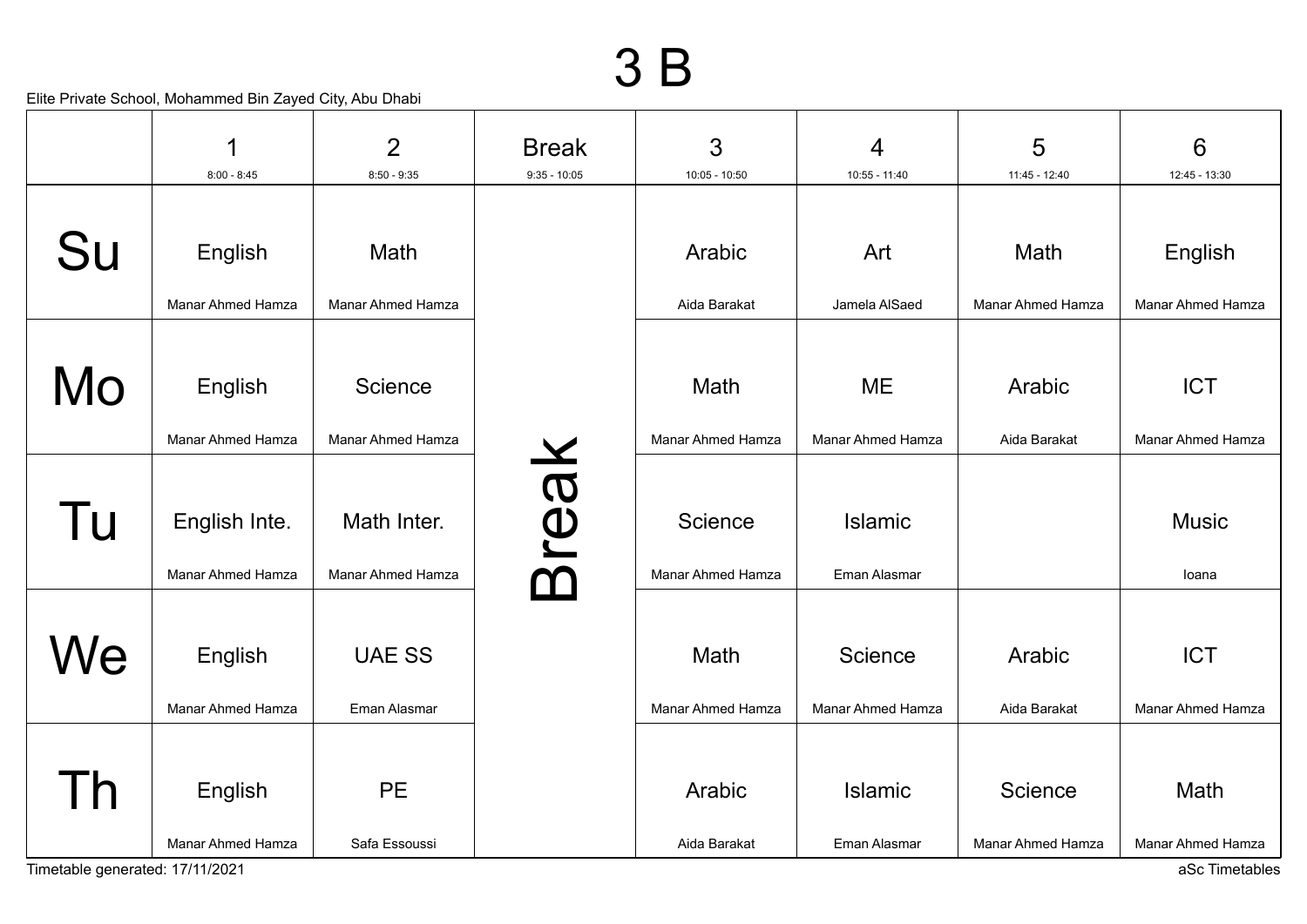|                                 | 1<br>$8:00 - 8:45$ | $\overline{2}$<br>$8:50 - 9:35$ | <b>Break</b><br>$9:35 - 10:05$ | 3<br>$10:05 - 10:50$ | $\overline{4}$<br>$10:55 - 11:40$ | 5<br>11:45 - 12:40 | $6\phantom{1}$<br>12:45 - 13:30 |
|---------------------------------|--------------------|---------------------------------|--------------------------------|----------------------|-----------------------------------|--------------------|---------------------------------|
|                                 |                    |                                 |                                |                      |                                   |                    |                                 |
| Su                              | Arabic             | English                         |                                | Science              | English                           | <b>ME</b>          | Math                            |
|                                 | Aida Barakat       | Marseda Beqo                    |                                | Marseda Beqo         | Marseda Beqo                      | Marseda Beqo       | Marseda Beqo                    |
|                                 |                    |                                 |                                |                      |                                   |                    |                                 |
| Mo                              | English            | Science                         |                                | Science              | <b>PE</b>                         | Math               | Arabic                          |
|                                 | Marseda Beqo       | Marseda Beqo                    |                                | Marseda Beqo         | Safa Essoussi                     | Marseda Beqo       | Aida Barakat                    |
|                                 |                    |                                 |                                |                      |                                   |                    |                                 |
| Tu                              | Arabic             | <b>Music</b>                    | Break                          |                      | Math                              | Math Inter.        | English Inte.                   |
|                                 | Aida Barakat       | loana                           |                                |                      | Marseda Beqo                      | Marseda Beqo       | Marseda Beqo                    |
|                                 |                    |                                 |                                |                      |                                   |                    |                                 |
| We                              | English            | Art                             |                                | Islamic              | Math                              | <b>ICT</b>         | Science                         |
|                                 | Marseda Beqo       | Jamela AlSaed                   |                                | Eman Alasmar         | Marseda Beqo                      | Marseda Beqo       | Marseda Beqo                    |
|                                 |                    |                                 |                                |                      |                                   |                    |                                 |
| Τh                              | English            | Math                            |                                | <b>UAE SS</b>        | Arabic                            | <b>Islamic</b>     | <b>ICT</b>                      |
|                                 | Marseda Beqo       | Marseda Beqo                    |                                | Eman Alasmar         | Aida Barakat                      | Eman Alasmar       | Marseda Beqo                    |
| Timetable generated: 17/11/2021 |                    |                                 |                                |                      |                                   |                    | aSc Timetables                  |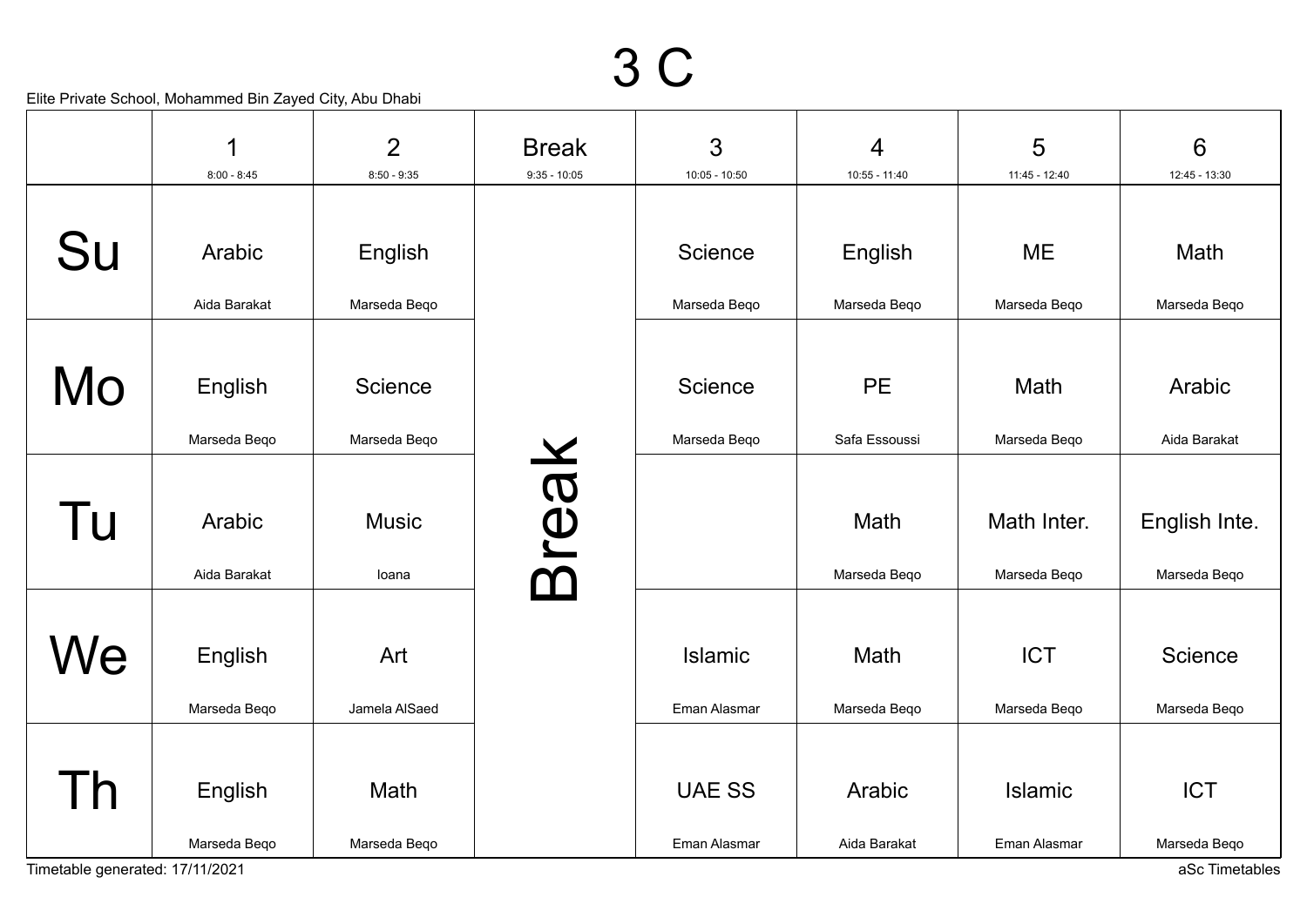|                | 1                                                                                     | $\overline{2}$                | <b>Break</b>   | 3                                                                                  | 4                             | 5                                             | 6                                                                                   |
|----------------|---------------------------------------------------------------------------------------|-------------------------------|----------------|------------------------------------------------------------------------------------|-------------------------------|-----------------------------------------------|-------------------------------------------------------------------------------------|
|                | $8:00 - 8:45$                                                                         | $8:50 - 9:35$                 | $9:35 - 10:05$ | $10:05 - 10:50$                                                                    | 10:55 - 11:40                 | $11:45 - 12:40$                               | 12:45 - 13:30                                                                       |
| Su             | <b>Islamic/Non</b><br>Arab<br>Fatima El Moustakim /<br>New Teacher - AR (Non<br>Arab) | <b>Math</b><br>Shabana Kausar |                | English<br>Shabana Kausar                                                          | English<br>Shabana Kausar     | Science<br>Shabana Kausar                     | Arabic/ Non<br>MohanAfabned Ali<br>Sobhi Ahmed / New<br>Teacher - AR (Non<br>Arab)  |
| Mo             | Math<br>Shabana Kausar                                                                | <b>Music</b><br>loana         |                | Science<br>Shabana Kausar                                                          | <b>PE</b><br>Muhammad Hussain | Math<br>Shabana Kausar                        | Arabic/ Non<br>Mohandd abned Ali<br>Sobhi Ahmed / New<br>Teacher - AR (Non<br>Arab) |
| Tu             | Arabic<br>Mohamed Ahmed Ali<br>Sobhi Ahmed                                            | <b>ICT</b><br>Ameena          | reak           | English Inte.<br>Shabana Kausar                                                    | Math Inter.<br>Shabana Kausar | <b>Islamic</b><br>Fatima El Moustakim         |                                                                                     |
| We             | Math<br>Shabana Kausar                                                                | English<br>Shabana Kausar     |                | Arabic/Non<br>Mohanddiabned Ali<br>Sobhi Ahmed / New<br>Teacher - AR (Non<br>Arab) | Science<br>Shabana Kausar     | <b>ICT</b><br>Ameena                          | Art<br>Jamela AlSaed                                                                |
| $\overline{h}$ | English<br>Shabana Kausar                                                             | Math<br>Shabana Kausar        |                | English<br>Shabana Kausar                                                          | Science<br>Shabana Kausar     | <b>ME</b><br>Sub Teacher-ME Sub<br>Teacher-ME | <b>UAE SS/Non</b><br>Arab<br>Kinda Hamama / Sanaa<br>Mahmoud                        |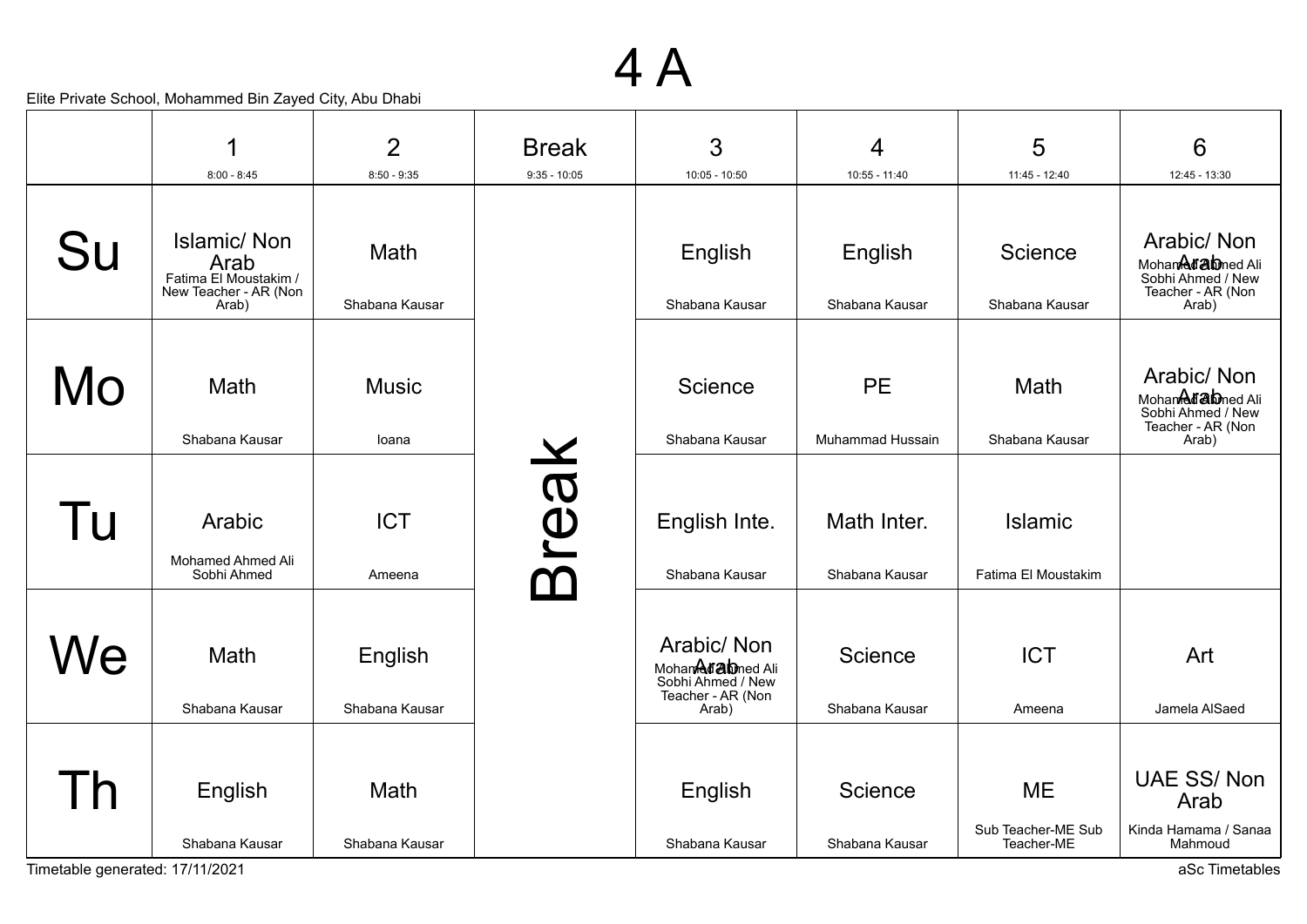|                                 | 1                                | $\overline{2}$                   | <b>Break</b>   | 3                   | 4                 | 5                                | $6\phantom{1}6$   |
|---------------------------------|----------------------------------|----------------------------------|----------------|---------------------|-------------------|----------------------------------|-------------------|
|                                 | $8:00 - 8:45$                    | $8:50 - 9:35$                    | $9:35 - 10:05$ | $10:05 - 10:50$     | 10:55 - 11:40     | 11:45 - 12:40                    | 12:45 - 13:30     |
| Su                              | English                          | Arabic                           |                | <b>Islamic</b>      | Math              | Science                          | English           |
|                                 | Lucy Salman Azzam                | Mohamed Ahmed Ali<br>Sobhi Ahmed |                | Fatima El Moustakim | Lucy Salman Azzam | Lucy Salman Azzam                | Lucy Salman Azzam |
|                                 |                                  |                                  |                |                     |                   |                                  |                   |
| Mo                              | Arabic                           | English                          |                | <b>Islamic</b>      | <b>ICT</b>        | Math                             | Science           |
|                                 | Mohamed Ahmed Ali<br>Sobhi Ahmed | Lucy Salman Azzam                |                | Fatima El Moustakim | Ameena            | Lucy Salman Azzam                | Lucy Salman Azzam |
|                                 |                                  |                                  |                |                     |                   |                                  |                   |
| Tu                              | Art                              | English Inte.                    | reak           | Math Inter.         | <b>Music</b>      | <b>ICT</b>                       |                   |
|                                 | Jamela AlSaed                    | Lucy Salman Azzam                |                | Lucy Salman Azzam   | loana             | Ameena                           |                   |
|                                 |                                  |                                  |                |                     |                   |                                  |                   |
| We                              | Arabic                           | Science                          |                | <b>PE</b>           | English           | <b>ME</b>                        | Math              |
|                                 | Mohamed Ahmed Ali<br>Sobhi Ahmed | Lucy Salman Azzam                |                | Muhammad Hussain    | Lucy Salman Azzam | Sub Teacher-ME Sub<br>Teacher-ME | Lucy Salman Azzam |
|                                 |                                  |                                  |                |                     |                   |                                  |                   |
| Th                              | English                          | Arabic                           |                | Math                | Math              | <b>UAE SS</b>                    | Science           |
|                                 | Lucy Salman Azzam                | Mohamed Ahmed Ali<br>Sobhi Ahmed |                | Lucy Salman Azzam   | Lucy Salman Azzam | Sanaa Mahmoud                    | Lucy Salman Azzam |
| Timetable generated: 17/11/2021 |                                  |                                  |                |                     |                   |                                  | aSc Timetables    |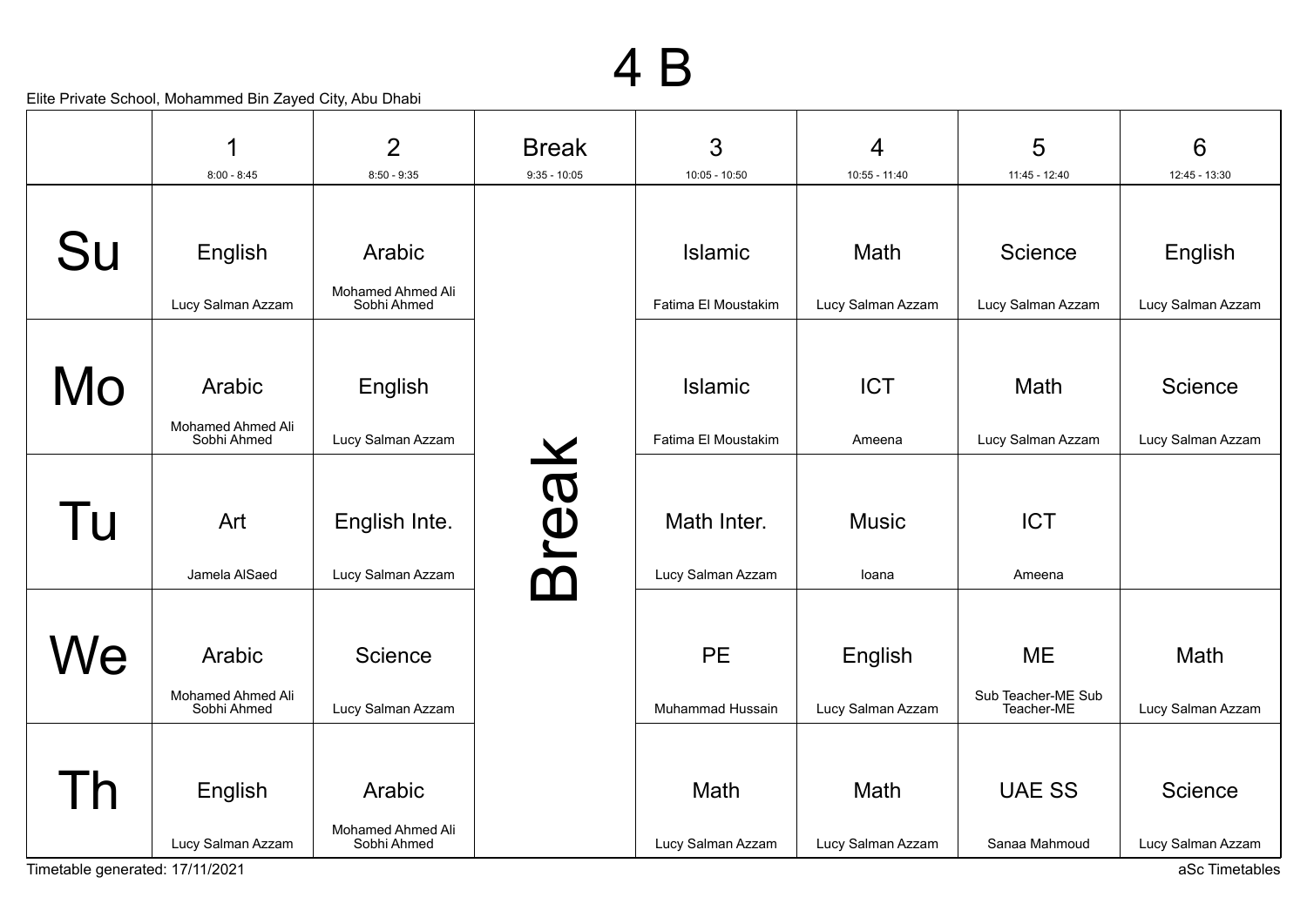|              | 1                         | $\overline{2}$                   | <b>Break</b>   | 3                                | $\overline{4}$                   | 5                         | 6                         |
|--------------|---------------------------|----------------------------------|----------------|----------------------------------|----------------------------------|---------------------------|---------------------------|
|              | $8:00 - 8:45$             | $8:50 - 9:35$                    | $9:35 - 10:05$ | $10:05 - 10:50$                  | $10:55 - 11:40$                  | 11:45 - 12:40             | 12:45 - 13:30             |
|              |                           |                                  |                |                                  |                                  |                           |                           |
| Su           | English                   | Math                             |                | Arabic                           | <b>ICT</b>                       | <b>UAE SS</b>             | Math                      |
|              | Amani Abdullatif<br>Hamam | Amani Abdullatif<br>Hamam        |                | Mohamed Ahmed Ali<br>Sobhi Ahmed | Ameena                           | Sanaa Mahmoud             | Amani Abdullatif<br>Hamam |
|              |                           |                                  |                |                                  |                                  |                           |                           |
| Mo           | English                   | Math                             |                | <b>PE</b>                        | Science                          | <b>Islamic</b>            | Art                       |
|              | Amani Abdullatif<br>Hamam | Amani Abdullatif<br>Hamam        |                | Muhammad Hussain                 | Amani Abdullatif<br>Hamam        | Fatima El Moustakim       | Jamela AlSaed             |
|              |                           |                                  |                |                                  |                                  |                           |                           |
| Tu           | <b>ICT</b>                | Arabic                           |                | <b>ME</b>                        | English Inte.                    | Math Inter.               |                           |
|              | Ameena                    | Mohamed Ahmed Ali<br>Sobhi Ahmed | <b>Break</b>   | Sub Teacher-ME Sub<br>Teacher-ME | Amani Abdullatif<br>Hamam        | Amani Abdullatif<br>Hamam |                           |
|              |                           |                                  |                |                                  |                                  |                           |                           |
| We           | English                   | Science                          |                | Science                          | Arabic                           | Math                      | <b>Music</b>              |
|              | Amani Abdullatif<br>Hamam | Amani Abdullatif<br>Hamam        |                | Amani Abdullatif<br>Hamam        | Mohamed Ahmed Ali<br>Sobhi Ahmed | Amani Abdullatif<br>Hamam | loana                     |
|              |                           |                                  |                |                                  |                                  |                           |                           |
| $\mathsf{h}$ | English                   | English                          |                | Arabic                           | Science                          | Math                      | <b>Islamic</b>            |
|              | Amani Abdullatif<br>Hamam | Amani Abdullatif<br>Hamam        |                | Mohamed Ahmed Ali<br>Sobhi Ahmed | Amani Abdullatif<br>Hamam        | Amani Abdullatif<br>Hamam | Fatima El Moustakim       |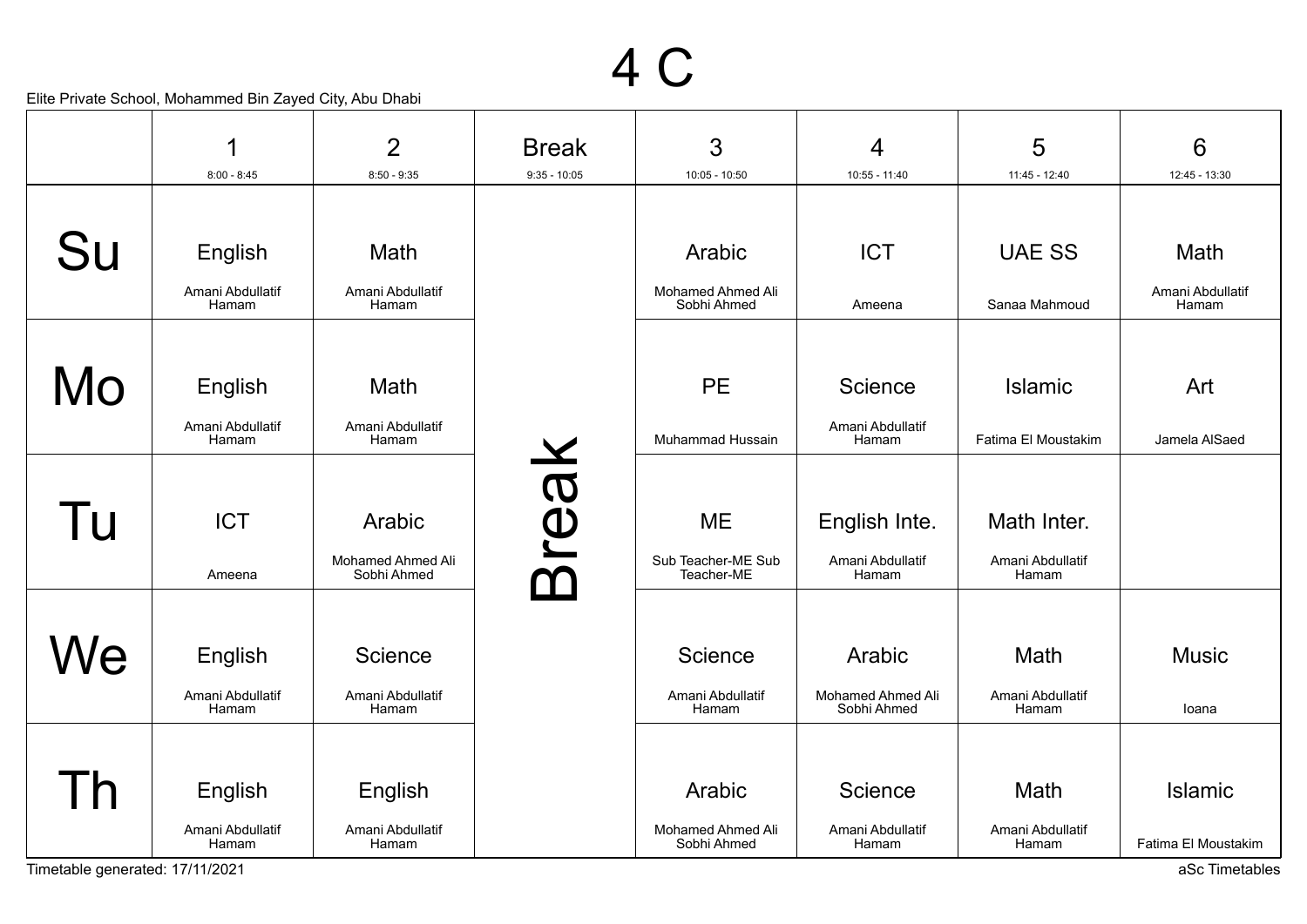#### 5 BA

| 1                           | $\overline{2}$                                                                    | <b>Break</b>   | 3                                                            | 4                                             | 5                                                                                 | 6                                                                                          |
|-----------------------------|-----------------------------------------------------------------------------------|----------------|--------------------------------------------------------------|-----------------------------------------------|-----------------------------------------------------------------------------------|--------------------------------------------------------------------------------------------|
| $8:00 - 8:45$               | $8:50 - 9:35$                                                                     | $9:35 - 10:05$ | $10:05 - 10:50$                                              | $10:55 - 11:40$                               | $11:45 - 12:40$                                                                   | 12:45 - 13:30                                                                              |
| Arabic<br>Mohamed Ahmed Ali | <b>Math</b>                                                                       |                | Math                                                         | English                                       | <b>PE</b>                                                                         | <b>ICT</b><br>Ameena                                                                       |
|                             |                                                                                   |                |                                                              |                                               |                                                                                   |                                                                                            |
| <b>ICT</b>                  | English<br><b>Chalotte Treasure</b>                                               |                | Math<br>Amina Nazir                                          | <b>Science</b>                                | Arabic/Non<br>Mohan <b>Afab</b> ned Ali<br>Sobhi Ahmed / New<br>Teacher - AR (Non | <b>Islamic</b><br>Fatima El Moustakim                                                      |
|                             |                                                                                   |                |                                                              |                                               |                                                                                   |                                                                                            |
| Non Arab<br>(Islamic)       | <b>MAP Skills</b>                                                                 |                | <b>Non</b><br>Arab(Arabic)                                   | English                                       | English                                                                           | Science                                                                                    |
| Arab)                       | <b>Chalotte Treasure</b>                                                          |                | Arab)                                                        | <b>Chalotte Treasure</b>                      | <b>Chalotte Treasure</b>                                                          | Sawsan Najajreh                                                                            |
| Art<br>Jamela AlSaed        | Science<br>Sawsan Najajreh                                                        |                | <b>UAE SS/Non</b><br>Arab<br>Kinda Hamama / Sanaa<br>Mahmoud | <b>ME</b><br>Sub Teacher-ME Sub<br>Teacher-ME | Math<br>Amina Nazir                                                               | Arabic/Non<br>Mohan <b>Adab</b> ned Ali<br>Sobhi Ahmed / New<br>Teacher - AR (Non<br>Arab) |
|                             |                                                                                   |                |                                                              |                                               |                                                                                   |                                                                                            |
| Science                     | <b>Islamic</b>                                                                    |                | English                                                      | Arabic                                        | Math                                                                              | <b>Music</b>                                                                               |
| Sawsan Najajreh             | Fatima El Moustakim                                                               |                | <b>Chalotte Treasure</b>                                     | Sobhi Ahmed                                   | Amina Nazir                                                                       | loana<br>aSc Timetables                                                                    |
|                             | Sobhi Ahmed<br>Ameena<br>New Teacher - AR (Non<br>Timetable generated: 17/11/2021 | Amina Nazir    | <b>Break</b>                                                 | Amina Nazir<br>New Teacher - AR (Non          | <b>Chalotte Treasure</b><br>Sawsan Najajreh<br>Mohamed Ahmed Ali                  | Muhammad Hussain<br>Arab)                                                                  |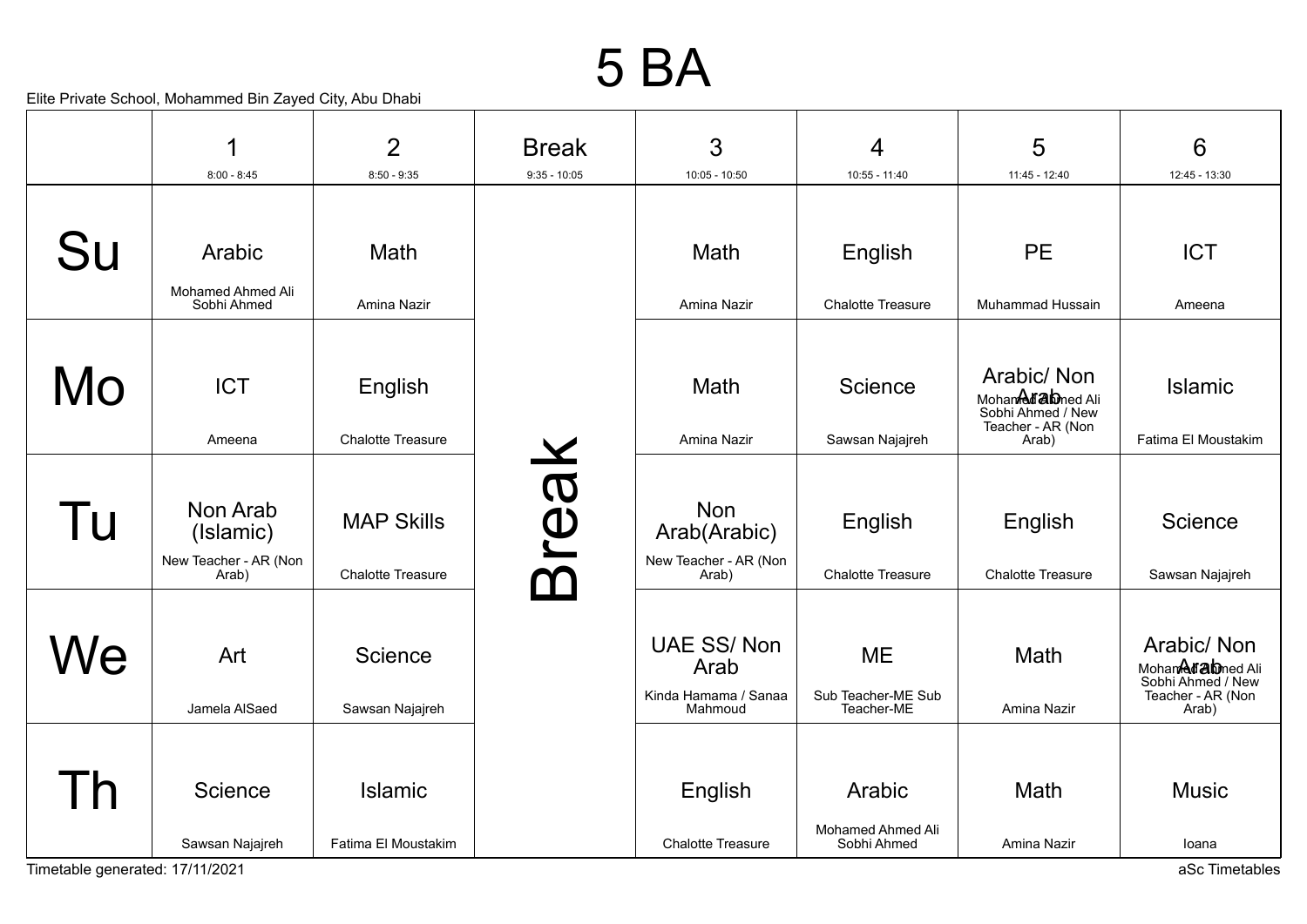#### 5 BB

|                                 | 1                                     | $\overline{2}$                             | <b>Break</b>                    | 3                                             | 4                                          | 5                                 | $6\phantom{1}$                                               |
|---------------------------------|---------------------------------------|--------------------------------------------|---------------------------------|-----------------------------------------------|--------------------------------------------|-----------------------------------|--------------------------------------------------------------|
|                                 | $8:00 - 8:45$                         | $8:50 - 9:35$                              | $9:35 - 10:05$                  | $10:05 - 10:50$                               | $10:55 - 11:40$                            | 11:45 - 12:40                     | 12:45 - 13:30                                                |
| Su                              | <b>Music</b>                          | <b>Islamic</b>                             |                                 | <b>Science</b>                                | Math                                       | Arabic                            | English                                                      |
|                                 | loana                                 | Fatima El Moustakim                        |                                 | Sawsan Najajreh                               | Amina Nazir                                | Mohamed Ahmed Ali<br>Sobhi Ahmed  | <b>Chalotte Treasure</b>                                     |
| Mo                              | <b>Islamic</b><br>Fatima El Moustakim | <b>ICT</b><br>Ameena                       |                                 | English<br><b>Chalotte Treasure</b>           | Arabic<br>Mohamed Ahmed Ali<br>Sobhi Ahmed | <b>Science</b><br>Sawsan Najajreh | <b>ME</b><br>Sub Teacher-ME Sub<br>Teacher-ME                |
| Tu                              | English<br><b>Chalotte Treasure</b>   |                                            | reak<br>$\overline{\mathsf{M}}$ | <b>MAP Skills</b><br><b>Chalotte Treasure</b> |                                            | Art<br>Jamela AlSaed              | <b>ICT</b><br>Ameena                                         |
| We                              | Math<br>Amina Nazir                   | Arabic<br>Mohamed Ahmed Ali<br>Sobhi Ahmed |                                 | Math<br>Amina Nazir                           | English<br><b>Chalotte Treasure</b>        | Science<br>Sawsan Najajreh        | <b>UAE SS</b><br>Sanaa Mahmoud                               |
| Timetable generated: 17/11/2021 | Math<br>Amina Nazir                   | Science<br>Sawsan Najajreh                 |                                 | Math<br>Amina Nazir                           | English<br><b>Chalotte Treasure</b>        | <b>PE</b><br>Muhammad Hussain     | Arabic<br>Mohamed Ahmed Ali<br>Sobhi Ahmed<br>aSc Timetables |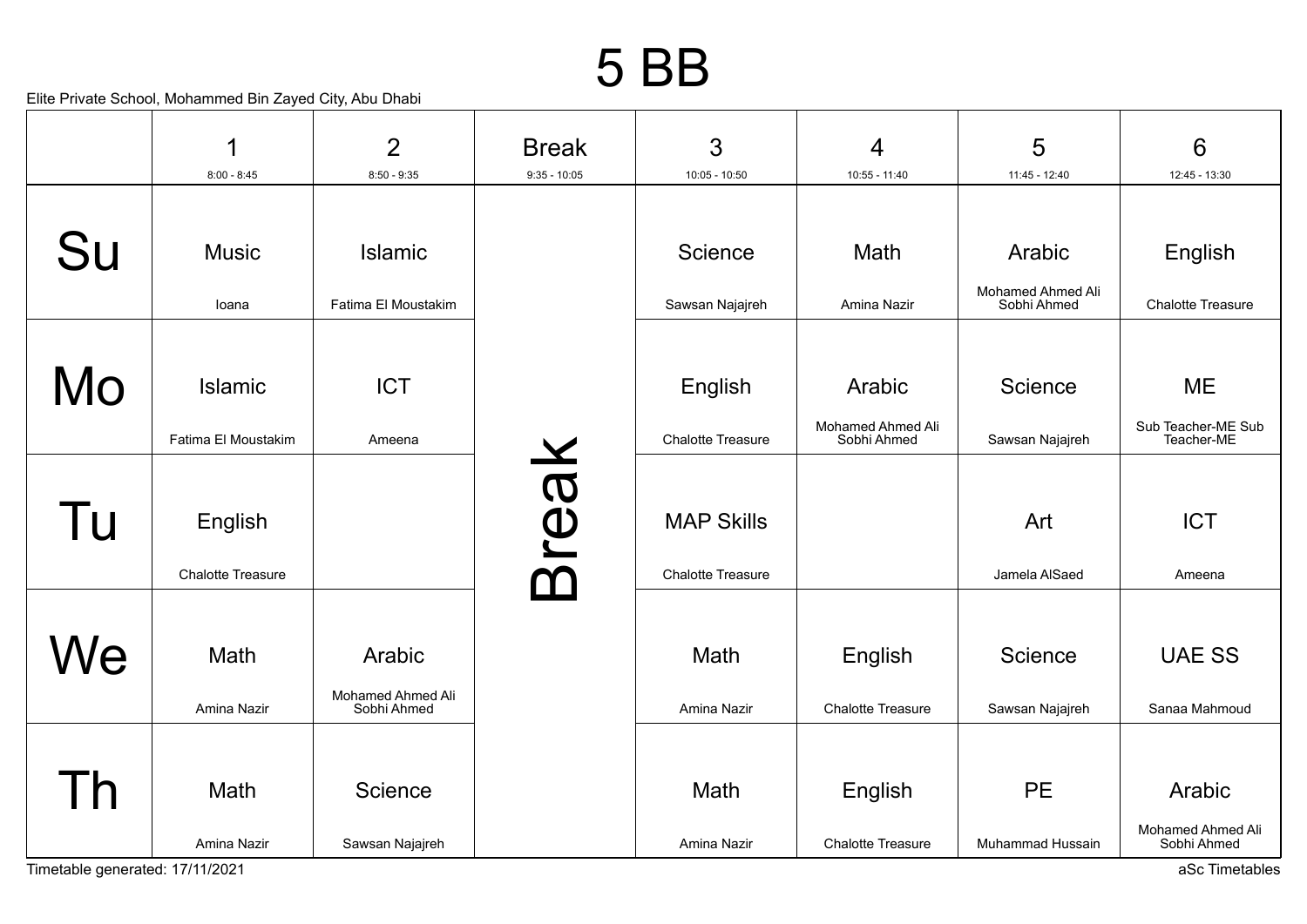#### 5 GA

|    | 1                                   | $\overline{2}$                | <b>Break</b>   | $\mathfrak{S}$                                                                 | 4                                                                              | 5                                                            | $6\phantom{1}6$                                                                       |
|----|-------------------------------------|-------------------------------|----------------|--------------------------------------------------------------------------------|--------------------------------------------------------------------------------|--------------------------------------------------------------|---------------------------------------------------------------------------------------|
|    | $8:00 - 8:45$                       | $8:50 - 9:35$                 | $9:35 - 10:05$ | $10:05 - 10:50$                                                                | 10:55 - 11:40                                                                  | 11:45 - 12:40                                                | 12:45 - 13:30                                                                         |
| Su | English                             | Art                           |                | <b>Music</b>                                                                   | Science                                                                        | Math                                                         | <b>ME</b>                                                                             |
|    | <b>Chalotte Treasure</b>            | Jamela AlSaed                 |                | loana                                                                          | Sawsan Najajreh                                                                | Amina Nazir                                                  | Sub Teacher-ME Sub<br>Teacher-ME                                                      |
| Mo | Math<br>Amina Nazir                 | Science<br>Sawsan Najajreh    |                | <b>UAE SS/Non</b><br>Arab<br>Kinda Hamama / Sanaa<br>Mahmoud                   | Math<br>Amina Nazir                                                            | English<br><b>Chalotte Treasure</b>                          | English<br><b>Chalotte Treasure</b>                                                   |
| Tu |                                     | Arabic<br>Fatima El Moustakim | reak           | <b>ICT</b><br>Ameena                                                           | <b>MAP Skills</b><br>Amina Nazir                                               | <b>Non</b><br>Arab(Arabic)<br>New Teacher - AR (Non<br>Arab) | <b>Islamic/Non</b><br>Arab<br>Fatima El Moustakim /<br>New Teacher - AR (Non<br>Arab) |
| We | Arabic<br>Fatima El Moustakim       | Math<br>Amina Nazir           |                | Science<br>Sawsan Najajreh                                                     | <b>Islamic</b><br>Fatima El Moustakim                                          | English<br><b>Chalotte Treasure</b>                          | <b>ICT</b><br>Ameena                                                                  |
|    | English<br><b>Chalotte Treasure</b> | Math<br>Amina Nazir           |                | Arabic/ Non<br>Arab<br>Fatima El Moustakim /<br>New Teacher - AR (Non<br>Arab) | Arabic/ Non<br>Arab<br>Fatima El Moustakim /<br>New Teacher - AR (Non<br>Arab) | Science<br>Sawsan Najajreh                                   | <b>PE</b><br>Safa Essoussi                                                            |